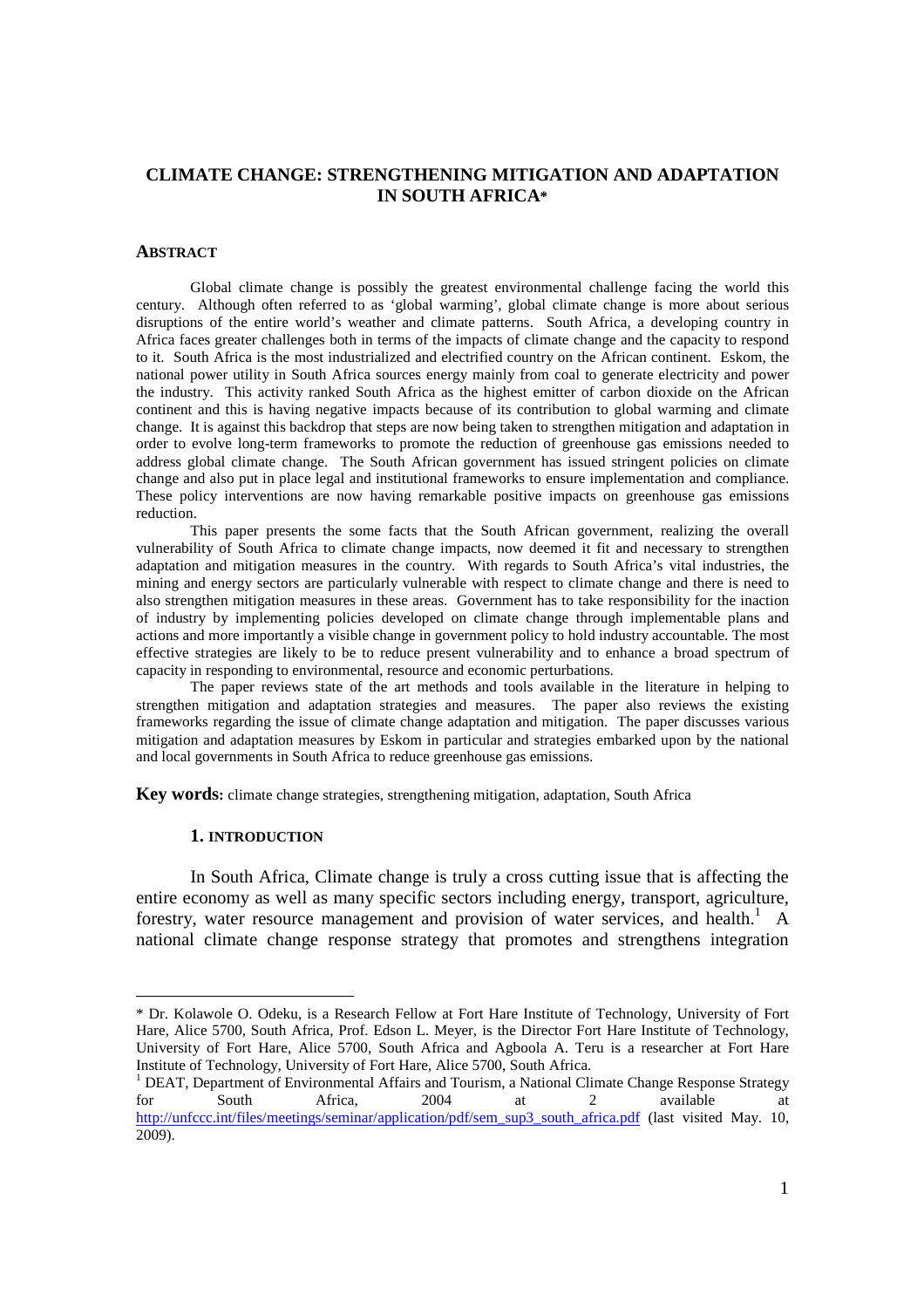amongst the programmes of the various government departments involved to maximise the benefits to the country as a whole, while minimising negative impacts.<sup>2</sup>

Many of the factors that make climate change unique also make it complex. It is a multi-scalar environmental and social problem, which affects different sectors.<sup>3</sup> Consequently, the policy focus of most of the governments of the world and other stakeholders have now shifted from 'What is the likelihood of climate change?' to 'What are the most appropriate responses to climate change in case the predicted impacts manifest?<sup>4</sup> The growing concern is that various scientific research results have confirmed that the issue of climate change is now real as it has started affecting the atmosphere and in particular, the African continent.<sup>5</sup> If the warming continues,  $6$  there is growing consensus that the prospect of adverse climate change is not going to diminish in the near future unless dramatic mitigation and adaptation measures are adopted and implemented.<sup>7</sup>

South Africa, a developing country in Africa is vulnerable to climate change mainly due to its energy intensive industrial and economic activities making her the highest emitter of greenhouse gases (GHGs) in Africa.<sup>8</sup> Electricity generation and transmission in South Africa is mostly derived from the national power utility, Eskom. The utility generates over 90% of electricity by using technology which is based largely on coal-fired power stations.<sup>9</sup> Production and consumption of coal in South Africa have grown steadily over the past two and a half decades, at an average annual rate of 2.7 percent. In 2007, about 125 million tons of coal or 64 percent was burned by Eskom in its power stations, with Sasol consuming another 47 million tons, both industries and

 $\frac{1}{2}$  Ibid.

<sup>&</sup>lt;sup>3</sup> Henny Osbahr, Building resilience: Adaptation mechanisms and mainstreaming for the poor, Fighting climate change: Human solidarity in a divided world Human Development Report Office Occasional Paper, Human Development Report 2007/2008available at http://hdr.undp.org/en/reports/global/hdr2007- 2008/papers/Osbahr\_Henny.pdf (last visited May. 10, 2009).

<sup>&</sup>lt;sup>4</sup> Houghton, J.J., Meiro Filho, L.G., Callander, B.A., Harris, N., Kattenberg, A., Maskell, K. (Eds.), 1996. Climate Change 1995: The Science of Climate Change (Contribution of Working Group I to the Second Assessment Report of the Intergovernmental Panel on Climate Change). Cambridge University Press, Cambridge.

<sup>5</sup> Balgis Osman Elasha, Mahmoud Medany, Isabelle Niang-Diop, Tony Nyong, Ramadjita Tabo and Coleen Vogel. Impacts, vulnerability and adaptation to climate change in Africa Background paper on for the African Workshop on Adaptation Implementation of Decision 1/CP.10 of the UNFCCC Convention Accra, Ghana, 21 - 23 September, 6 (2006).

<sup>6</sup> Scott Johnson, World NEWS, Sustainable Development Law & Policy, Volume II, Issue 2 winter 72 (2007).

<sup>7</sup> Thomas Downing, Lasser Ringius, Mike Hulme and Domini Waughray, Mitigation and Adaptation Strategies for Global Change 1997, Kluwer Academic Publisher, p. 19; see also Houghton, J.J., Meiro Filho, L.G., Callander, B.A., Harris, N., Kattenberg, A., Maskell, K. (Eds.), 1996. Climate Change 1995: The Science of Climate Change (Contribution of Working Group I to the Second Assessment Report of the Intergovenrnmental Panel on Climate Change). Cambridge University Press, Cambridge.

<sup>&</sup>lt;sup>8</sup> Earthlife Africa Jhb, Climate Change, Development and Energy Problems in South Africa Africa: Another World is Possible available at http://llnw.creamermedia.co.za/articles/attachments/19745\_oi\_climate\_change\_south\_africa.pdf (last

visited May. 10, 2009). <sup>9</sup> Energy Information Administration, Analysis Briefs, South Africa, South Africa Energy Data, Statistics and Analysis - Oil, Gas, Electricity available at

http://www.eia.doe.gov/emeu/cabs/South\_Africa/pdf.pdf (last visited May. 10, 2009).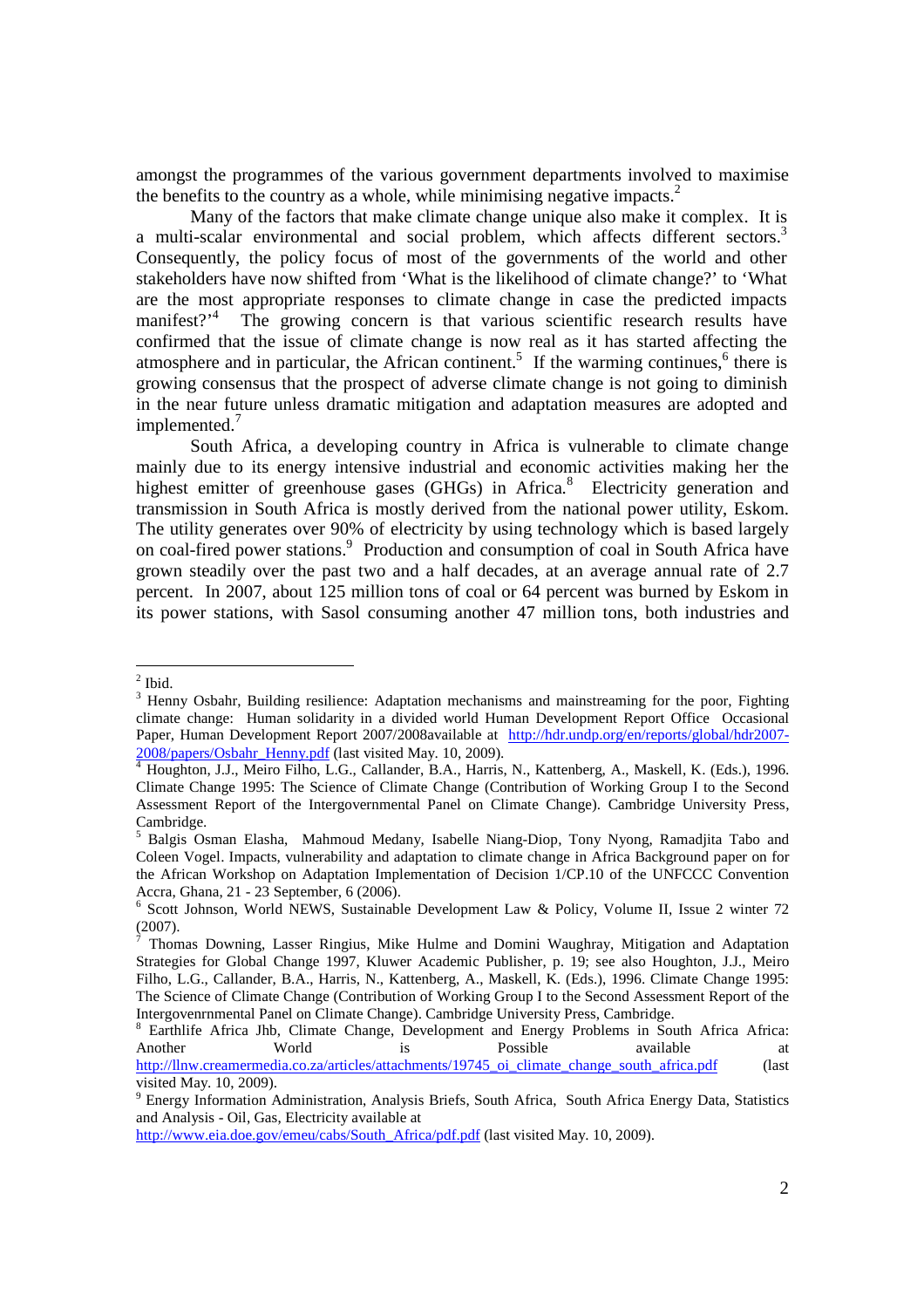small consumers accounting for the remainder.<sup>10</sup> From the foregoing scenarios, it is apparent that mitigation and adaptation strategy in South Africa are primarily an energy issue.

The Stern Report warns that the cost of inaction will far outweigh the cost of taking action.<sup>11</sup> Acknowledging the overall vulnerability of South Africa to climate change impacts, it is necessary to embark on stringent mitigation and adaptation measures in the country.<sup>12</sup> Government, the stakeholders, role players and the business community are now being proactive and taken drastic measures and actions to reduce the threat of large scale adverse effects of climate change by strengthening mitigation and adaptation strategies.<sup>13</sup> Fortunately, positive steps have begun with Eskom with plans to reduce the coal components of its generating capacity to 70% within 20 years. In the same vein, both industry and government have embarked on, and put in place various measures and strategies to address the issues of climate change and global warming, in order to foster sustainable development.<sup>14</sup>

# **2. THE ARGUMENT FOR STREGHTHENING MITIGATION AND ADAPTATION IN SOUTH AFRICA**

The argument for mitigation and adaptation are related to the extent of present vulnerability and the potential impact of climate change. South Africa is more dependent on climatic resources and has a lower mitigation and adaptive capacity at present. With regards to vital industries, the mining and energy sectors are particularly vulnerable to climate change mitigation measures.<sup>15</sup>

There is need to strengthen adaptation and mitigation because climate change will still occur if emission reductions are successful, albeit at a reduced rate and magnitude. This is because the credibility of coordinated global emission reductions is low.<sup>16</sup> More importantly, successful adaptation will improve the South Africans' international negotiating position. It will also yield benefits against existing climate related hazards; South Africa will derive economic benefits from the international industry in

<sup>&</sup>lt;sup>10</sup> Energy Information Administration, Analysis Briefs, South Africa, South Africa Energy Data, Statistics and Analysis - Oil, Gas, Electricity,...available at

http://www.eia.doe.gov/emeu/cabs/South\_Africa/pdf.pdf (last visited May. 10, 2009).

<sup>&</sup>lt;sup>11</sup> Osbourne, H. 'Stern Report: The key points', (2006) available at http://www.guardian.co.uk/politics/2006/oct/30/economy.uk (last visited May. 10, 2009).

 $12$  DEAT, supra note 1.

<sup>&</sup>lt;sup>13</sup> Earthlife Africa Jhb, supra note 8.

<sup>&</sup>lt;sup>14</sup>Jan Peter Schemmel, Environmental Fiscal Reform for Sustainable Development and Poverty Reduction Workshop Proceedings and Country Case Studies. The World Bank Proceedings of the International Workshop on Reforming Forest Fiscal Systems to Promote Poverty Reduction, and Sustainable Forest Management October 19–21, 2003 World Bank, Washington, D.C.

http://www.oecd.org/dataoecd/15/42/36309072.pdf

<sup>&</sup>lt;sup>15</sup> Earthlife Africa Jhb, supra note 8.

<sup>&</sup>lt;sup>16</sup> Suraje Dessai and Jeroen van der Sluijs ,Uncertainty and Climate Change Adaptation -a Scoping Study, Copernicus Institute for Sustainable Development and Innovation 2007 available at

http://www.nusap.net/downloads/reports/ucca\_scoping\_study.pdf (last visited May. 10, 2009).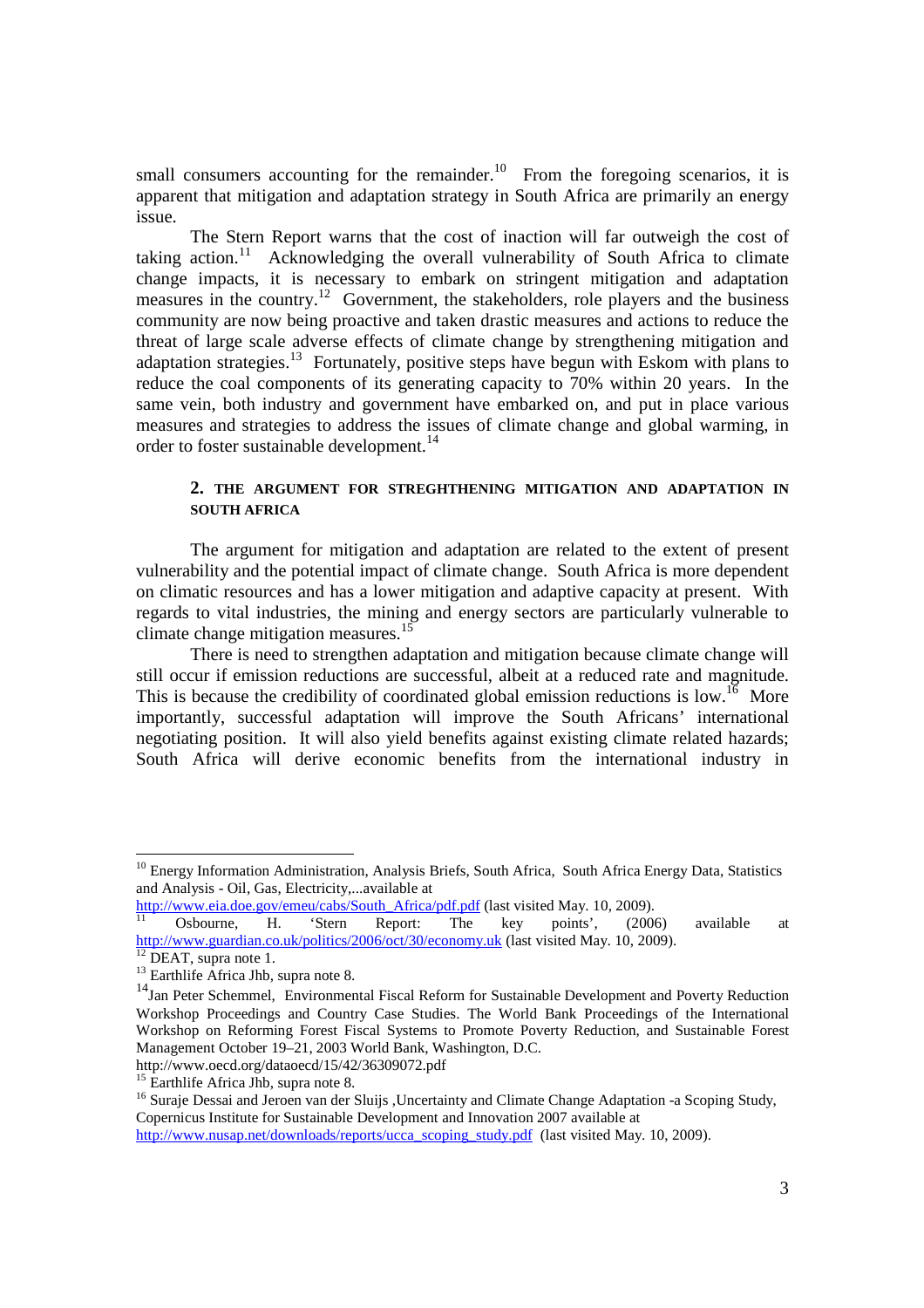environmental services e.g. water management.<sup>17</sup> Last but not the least, a credible and successful mitigation and adaptation policy coupled with a justified image of a long term climate strategy will increase the attractiveness of South Africa for investors as a stable environment.<sup>18</sup>

More importantly, it is increasingly recognized that adaptation and mitigation to climate change have become unavoidable.<sup>19</sup> Different activities have various blends of adaptive and mitigative capacity. However, there is synergy between adaptation and mitigation in managing the risks associated with the enhanced greenhouse effect. Firstly, they each manage different components of future climate-related risk. Mitigation reduces the number and magnitude of potential climate hazards, reducing the most severe changes first. Adaptation increases the ability to cope with climate hazards by reducing system sensitivity or by reducing the consequent level of harm. Secondly, they manage risks at different extremes of the potential range of future climate change.<sup>20</sup> These are the two foremost strategies that are used in restricting the impact of climate change. $^{21}$ 

The advent of climate change brings new challenges. Some of the challenges are brought about by issues related to the rate and magnitude of change of climate, the potential for non-linear changes and the long time horizons.<sup>22</sup> All these issues are plagued with substantial uncertainties, which make anticipatory adaptation and mitigation difficult but inevitable. The fact that we have partial knowledge of future climate is in itself a new challenge.<sup>23</sup> This challenge is currently being addressed by the government of South Africa by embarking on implementation of stringent policies, strategies and measures that would curtail activities that are promoting greenhouse gas emissions. Furthermore, South Africa aims to maximise the benefits of managing climate risks by integrating adaptation and mitigation measures at their various scales of operation.

It is against this backdrop that the South Africa's Environmental Affairs and Tourism Minister, Marthinus van Schalkwyk, described the overall approach to climate change mitigation and adaptation as "progressive, ambitious, and far-reaching"<sup>24</sup> as well as focused on protecting South Africa from the "onslaught" of global warming.<sup>25</sup> He added that the goal is for carbon dioxide emissions to "stop growing by 2020–2025 at the

<sup>&</sup>lt;sup>17</sup> Kimo Goree, CLIMATE-L NEWS, The International Institute for Sustainable Development (iisd) ISSUE 13. April 23 to May 16, 2003, Published by the International Institute for Sustainable Development (IISD) available at  $\frac{http://www.iisd.ca/climate-1/Climate-L_News_13.pdf}{http://www.iisd.ca/climate-1/Climate-L_News_13.pdf}$  (last visited May. 10, 2009).

<sup>18</sup> Jayant Sathaye, Adil Najam, Sustainable Development and Mitigation available at http://www.ipcc.ch/pdf/assessment-report/ar4/wg3/ar4-wg3-chapter12.pdf (last visited May. 10, 2009).

<sup>&</sup>lt;sup>19</sup> Roger N. Jones, Paul Dettmann, Geoff Park, Maureen Rogers Æ Terry White, The relationship between adaptation and mitigationin managing climate change risks: a regional response from North Central Victoria, Australia Mitig Adapt Strat Glob Change (2007) 12:685–712.  $20$  Ibid.

<sup>&</sup>lt;sup>21</sup> Waltham Forest Climate Change Strategy, Equality Impact Assessment, London Borough of Waltham Forest-Climate Change Strategy, Equality Impact Assessment, April 2008, available at http://www.walthamforest.gov.uk/wf-ccs-eia-jul08.pdf (last visited May. 10, 2009).

 $\overline{\text{22} \text{Suraje}}$  Dessai et al, supra note 16.

 $^{23}$  Ibid.

<sup>&</sup>lt;sup>24</sup> Edson Meyer and Kola Odeku, Climate Change, Energy, And Sustainable Development: Developing The African Continent at the Crossroads, Sustainable Development Law & Policy Journal, Vol. IX, Issue 2, Winter 2009, p. 51.

whiter  $200\%$ ,  $p. 31$ .<br><sup>25</sup> Shaun Benton, SA adopts 'bold' climate change policy, SouthAfrica.info, July 30, 2008, http://www.southafrica.info/about/sustainable/climate-300708. htm (last visited May. 10, 2009).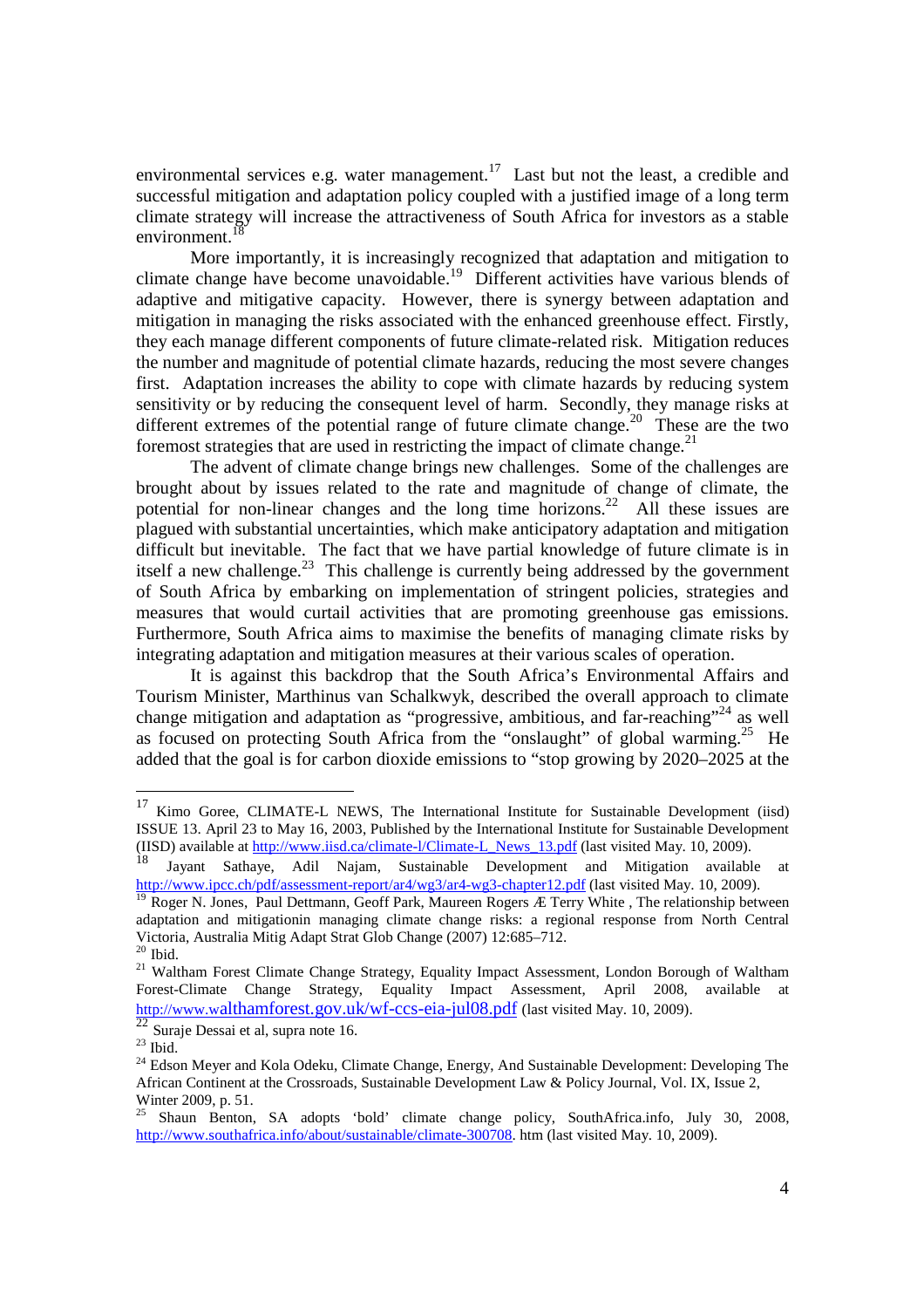latest, stabilize for up to ten years, and then decline in absolute terms."<sup>26</sup> Towards this end, the government has started implementing stringent policies and measures and also enforcing the laws relating to environment<sup>27</sup> and pollution.<sup>28</sup> This approach is now shifting the country's development path to become more sustainable and should gradually reduce carbon dioxide emissions.<sup>29</sup>

# **2.1 MITIGATION STRATEGY IN SOUTH AFRICA**

Mitigation is used in the sense of reducing greenhouse emissions. South Africa has initiated a number of actions that will reduce the pace of carbon emissions. These include policies to restructure the energy sector, stimulate economic development, increase access to affordable energy services, manage energy-related environmental impacts, and secure energy supply through diversification, as articulated in the government's 1998 "Energy White Paper."<sup>30</sup>

There is a wide consensus amongst climate experts and policy makers that mitigation of climate change (i.e. reduction of greenhouse emissions) is and should remain the prime focus of climate policy.<sup>31</sup> Mitigation potential in South Africa will stimulate economic development, stimulate the development of new and renewable energy sources, diversify energy sources, remove trade barriers; facilitate energy sector investment; promote demand-side management; eliminate subsidies; renewable portfolio standard of 5% of electricity generation by 2010, and 20% by 2025, replace coal used to produce synthetic petroleum with natural gas, 4 million tons in 2010, 3 million tons in 2010, 5-10 million tons if entire capacity is switched from coal to natural gas and renewable energy.<sup>32</sup>

The two key policies that focus explicitly on climate change mitigation are the National Climate Change Strategy (NCCS) (2004) and the more recent Long Term Mitigation Scenario (LTMS) (2007) released by the government in  $2008$ <sup>33</sup>. The NCCS was designed to address priority issues in terms of climate change in South Africa. The NCCS, a rare climate change strategy amongst developing nations, helped place South Africa in a strong position in international climate change negotiations.<sup>34</sup>

 $26$  Ibid.

 $27$  Tim De Wet, South Africa: Improved Environmental Law Enforcement – The Era of the Environmental Law Bounty-Hunter?, Mondaq, Oct. 20, 2005, available at http://www.mondaq.com/article.asp?articleid=35600(last visited May. 10, 2009).

<sup>28</sup> SouthAfrica.info, SA gets tough on air pollution, SouthAfrica.info, June 27, 2005, http://www.southafrica.info/about/sustainable/air-pollution-2106005.htm (last visited May. 10, 2009).

 $29$  Themba Gadebe, Climate Change Body Launched, SouthAfrica.info, Oct. 20, 2005, available at http://www.southafrica.info/ess\_info/sa\_glance/sustainable/update/ climate2010.htm.(last visited May. 10, 2009).

<sup>&</sup>lt;sup>30</sup> Kirsten Halsnæs and Jan Verhagen, Development based climate change adaptation and mitigationconceptual issues and lessons learned in studies in developing countries Mitig Adapt Strat Glob Change (2007) 12:665–684 available at http://www.springerlink.com/content/h5781155471j9063/fulltext.pdf (last visited May. 10, 2009).

 $31$  Suraje Dessai et al, supra note 16 at 7.

<sup>&</sup>lt;sup>32</sup> Davidson, O, Development Objectives Implementation Measures Reductions from Projected Emissions Source: Estimates by Energy & Development Research Centre, University of Cape Town, 2002.

<sup>&</sup>lt;sup>33</sup> DEAT, supra note 1.

<sup>&</sup>lt;sup>34</sup> Earthlife Africa Jhb, supra note 8.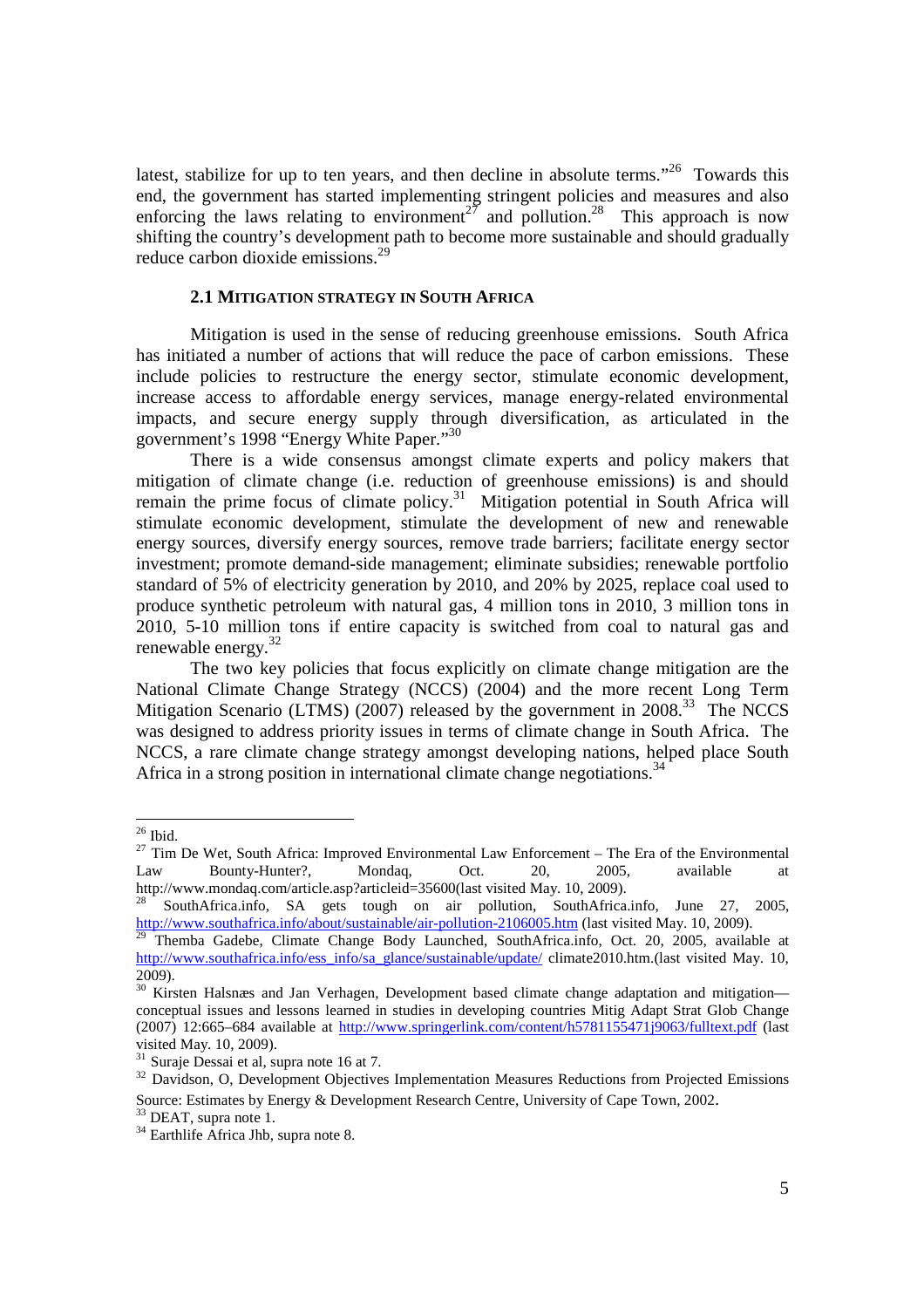The LTMS process was defined in two stages. First, the scenario building phase centered on research relating to carbon emissions, the potential for reductions and the economic implications defined in terms of the impact on GDP growth, employment and equity. Second the 'high level group' (HLG) process was to involve a 'dialogue' of the Inter-ministerial committee on climate change and 'leaders' from business, labour and civil society. The main focus of LTMS is on how South Africa can reduce emissions of GHG.

The LTMS includes different scenarios of mitigation action for South Africa and a technical report that is underpinned by technical inputs and research on energy emissions, non-energy emissions, and a macro-economic analysis. The combination of the scenario document and the technical reports serve to inform long-term national policy and provides South Africa with a position in multilateral climate negotiations on a post- $2012$  climate regime.<sup>35</sup> The LTMS starts from a base year of  $2003$  and continues to a 2050 horizon, and proposes two scenarios in regards to GHG emissions and these are; Growth Without Constraints (GWC) and Required by Science (RBS). It has been projected that under (GWC), GHG emissions are to lead to an almost four-fold increase in GHG emissions from 446 million tons of  $CO<sub>2</sub>$  - equivalent in 2003 to 1640 Mt  $CO<sub>2</sub>$  equivalent by 2050.<sup>36</sup> The RBS scenario shows South Africa's emissions peaking and then declining. The question is what would happen if South Africa reduced emissions by 30% to 40% from 2003 levels by 2050? Current scientific thinking is that industrialised countries need to institute 90% emissions cuts by 2050 from 2003 levels. The RBS scenario paints a very different picture of South Africa in 2050. The scenario assumes investment in new technologies, such as renewables, hydrogen based transport and changes in human behaviour patterns.

The LTMS presents four strategic priorities which when implemented together, would allow South Africa to achieve the RBS Scenario. These options are titled: start now, scale up, use the market and reach for the RBS Goal.<sup>37</sup>

The national government has set up a roadmap for the national process going forward from 2009 to 2012 and these are; National Climate Change Response Policy Development Summit (March 2009) (Adopt LTMS findings), sectoral policy development work (February – June 2009), post-2012 negotiation positions (Up to July 2009), UNFCCC post-2012 negotiations concluded (Copenhagen, December 2009), National policy updated for implementation of international commitments (March 2010), Green Paper published for public comment (April 2010), Final National Climate Change Response Policy published (end 2010), Policy translated into legislative, regulatory and fiscal package (from now up to  $2012$ ).<sup>38</sup>

# **2.2 ADAPTATION STRATEGY IN SOUTH AFRICA**

It has been generally recognised that global initiatives to reduce  $CO<sub>2</sub>$  emissions will take many decades. As such the negative impacts of climate change will become a reality to which we must adapt in order for the planet earth to continue to be

<sup>35</sup> Ibid.

<sup>36</sup> Ibid.

 $37$  Ibid.

<sup>38</sup> Ibid.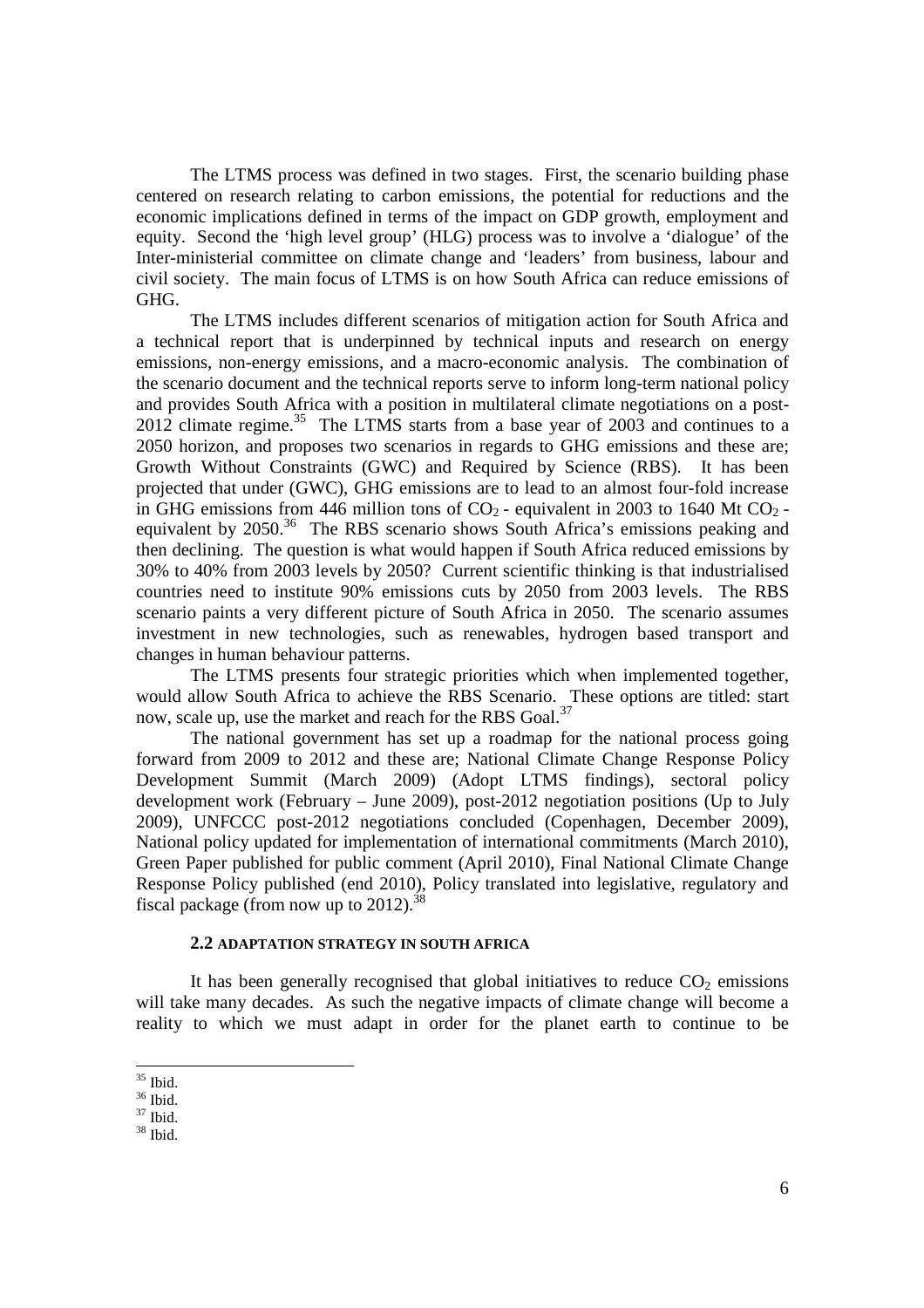sustainable.<sup>39</sup> Adaptation to climate change has now become inevitable and unavoidable.<sup>40</sup> The IPCC has defined adaptation as an adjustment in ecological, social, or economic systems in response to actual or expected climatic stimuli and their effects or impacts.<sup>41</sup> Adaptation is therefore made up of actions throughout society, by individuals, groups and government.<sup> $42$ </sup> In essence, adaptation is a complex societal process of activities, actions, decisions and attitudes that reflect existing social norms and processes.<sup>43</sup> Adaptation is often reactive, induced by observed extreme weather events and their impacts.

In South Africa, there is massive promotion of adaptation measures that require the development and implementation of low greenhouse gas emitting technologies and waste strategies, localisation of production, creation of sustainable and adaptable livelihoods, benchmarks and targets for progress to a less carbon and energy intensive economy. 44

For instance, Eskom, the highest emitter of  $CO<sub>2</sub>$  in South Africa has identified short-term adaptation measures to include dry-cooling in their new power stations, which can reduce water consumption by approximately  $90\%$ .<sup>45</sup> Medium to long-term considerations include improving the resilience of their infrastructure and staff, by incorporating adaptation issues into long-term planning and risk mitigation strategies. As one of their future plans, Eskom will develop an adaptation strategy that will be done with input from local and international experts.

# **3. STREGHTHENING MITIGATION AND ADAPTATION: POLICIES, MEASURES, STRATEGIES AND IMPLEMENTATIONS**

## **3.1 RENEWABLE ENERGY**

South Africa is one of the leading industrial countries in terms of its climate change and related energy policies in the African continent. This statement applies to not only South Africa's reduction in greenhouse gas (GHG) emissions but also to its development of a high level of overall institutional, informational–cognitive, technological, and scientific capacities. Recently, the government has started the diffusion of South Africa's policy instruments e.g., the Renewable Energy feed-in tariffs (REFIT) and technologies (especially wind and solar power) speak also to the leading role South Africa is taking concerning climate change. $^{46}$ 

Renewable energy sources provide less than 2 percent of electric power generation, but Eskom is developing over 100 MW of wind and solar thermal power.

<sup>&</sup>lt;sup>39</sup> Elizabeth Kolbert, A Reporter's Field Notes on The Coverage of Climate Change, Enviroment360 available at http://e360.yale.edu/content/feature.msp?id=2130 (last visited May. 10, 2009).

<sup>40</sup> Suraje Dessai et al supra note 16 at 7.

 $41$  Ibid.

 $42$  Ibid.

<sup>43</sup> Henny Osbahr, supra note 3.

<sup>&</sup>lt;sup>44</sup> DEAT, supra note 1.

<sup>&</sup>lt;sup>45</sup> Emily Tyler and Daniel Turner, Carbon Disclosure Project South Africa Report, JSE Top 40 on behalf of 315 investors with assets of \$41 trillion 2007.

<sup>46</sup> Earthlife Africa Jhb, supra note 8.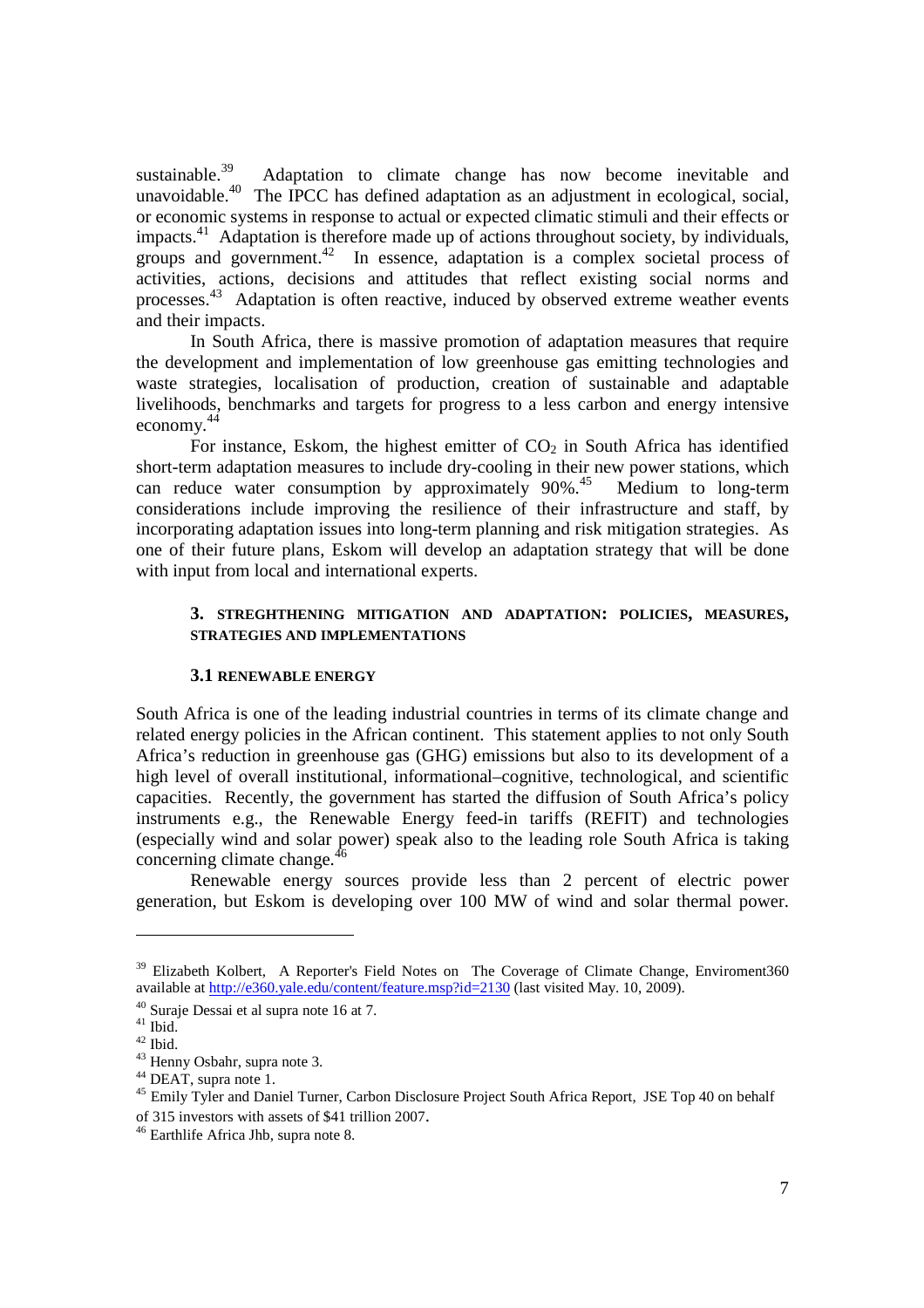These would be the largest such investments ever in South Africa. The electrification program goes beyond grid electricity with an off-grid rural concessions program that is to provide  $350,000$  solar home systems in seven concession areas.<sup>47</sup> It is pertinent to point out that the total Eskom capacity is 43000MW hence 100 MW of Renewable Energy is very small in comparison.

In 2006, Environment Minister van Schalkwyk demonstrated the energyefficiency conversion of his home, which consisted of the installation of "energy-efficient lighting, solar water heating, better insulation, and a range of other measures."<sup>48</sup> Minister van Schalkwyk stressed that although government action draws attention to these issues, individuals in South Africa must also take steps to save energy in their homes.<sup>49</sup> The Minister also stated that replacing one normal light bulb with a compact fluorescent bulb could result in savings of 18.50 South African Rand per year, as well as a total of 430 kilograms of coal and  $1,100$  litres of water.<sup>50</sup>

There are also five combined bagasse-and-coal-fired power stations run by private sugar companies, primarily using sugar cane residues with coal as a back-up.<sup>51</sup> There has also been an aggressive approach towards promotion and production of environmentally friendly biodiesel and bioethanol fuels manufactured from crops such as canola, soya, sunflower, sugar beet, maize, sorghum, wheat, and sugarcane.<sup>52</sup> This will create new jobs, protect the country from volatile oil prices, and decrease damage to the environment.<sup>53</sup>

#### **3.2 RENEWABLE ENERGY TARIFFS**

South Africa new renewable energy tariffs are a breakthrough in the country's efforts for a more sustainable climate and energy agenda, proclaimed both business analysts and environmentalists. South Africa is the largest emitter on the continent, dependent on coal for 90% of its electricity needs. The country's power regulator recently set renewable energy tariffs to boost investments in the sector and to meet South Africa's target of 2% of its power output (10,000GWh) from renewables by 2013. The country will pay 1.25 rand (\$0.14) for a kilowatt hour produced from wind, 0.94 rand from hydro, 0.90 rand from landfill gas and 2.10 rand (\$0.23) for power from concentrated solar.<sup>54</sup> The tariffs surpassed the expectations of even the most optimistic

<sup>&</sup>lt;sup>47</sup> William Chandler, Roberto Schaeffer, Zhou Dadi, P.R. Shukla,, Fernando Tudela, Ogunlade Davidson, Sema Alpan-Atamer, Climate change mitigation in Developing Countries, at 91 available

http://www.pewclimate.org/global-warming-in-depth/all\_reports/climate\_change\_mitigation (last visited May. 10, 2009).

<sup>48</sup> SouthAfrica.info, Fighting Climate Change at Home, SouthAfrica.info. Feb. 14, 2006, available at http://www.southafrica.info/services/consumer/kyoto-140206.htm (last visited May. 10, 2009).  $^{49}$  İbid.

 $^{50}$  Ibid.

<sup>&</sup>lt;sup>51</sup> Ralph Chipman, Trends in Consumption and Production: Household Energy Consumption, prepared by Oleg Dzioubinski ST/ESA/1999/DP. 6 DESA Discussion Paper No. 6 April 1999 United Nations, at 1.

<sup>&</sup>lt;sup>52</sup> Lucky Khumalo, Biofuels to Power Eastern Cape, SouthAfrica.info, March 9, 2007, http://www.southafrica.info/business/investing/opportunities/biofuels-080307.htm (last visited May. 10, 2009).

<sup>53</sup> Shaun Benton, supra note 25.

<sup>&</sup>lt;sup>54</sup> Eskom intelligence brief, corporate strategy and planning, 31 March 2009 available at http://www.eskom.co.za/annreport08/info\_sheets/001.htm (last visited May. 10, 2009).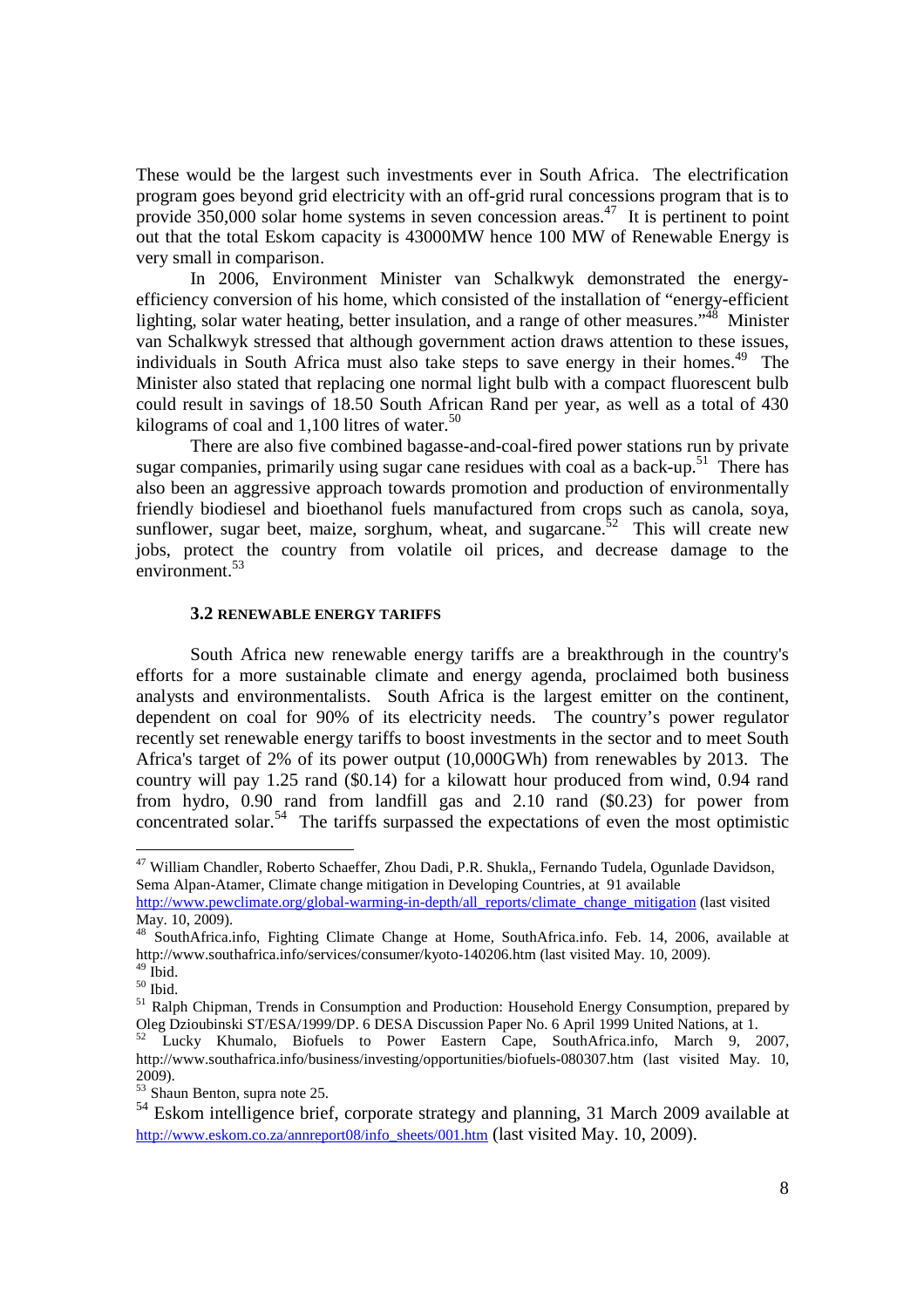industry players and will drive the industry forward, especially wind. There have already been enough large scale renewable projects announced to substantially overshoot the annual 10,000 GWh goal. The tariffs will now make those projects feasible and economically viable. These tariffs create an economically viable environment for independent power producers (IPPs) making use of renewable energy technologies.<sup>55</sup> The market is expected to be driven by joint ventures between project developers with local knowledge and private equity investments, backed by international wind turbine manufacturers.<sup>5</sup>

The main aim of the target is to progressively reduce carbon-based power generation, and make a start with the move towards sustainable energy sources. Renewable energy feed-in tariffs are common in many countries and are aimed at encouraging renewable energy generation and making it financially viable for renewable energy generators.<sup>57</sup>

### **3.3 ENERGY EFFICIENCY**

Introduction of adaptation and mitigation measures in South Africa is of crucial importance because all available indicators suggest that the country will be one of the hardest hit in the event of any significant change in climate. The precautionary principle and common sense of preservation would thus suggest that South Africa should be among the most prepared adaptation-wise. Additionally, some of the required mitigation and adaptation measures to climate change may actually yield some developmental benefits that are not related to reduction in vulnerability. Energy efficiency and expansion of renewables, for instance, is one of the required mitigation and adaptation measures in South Africa in order to reduce the dependence on coal to generate electricity and power the industry expected to be severely disrupted by climate change.

The developmental benefit of this will be improvement in the energy outlook of South Africa, especially by virtue of the fact that energy savings via greater efficiency could enhance supply opportunities to non served areas. In the same vein, switch to solar- and wind-powered renewable energy will alleviate the epileptic nature of power supply experienced by coal fired electricity supply which led to massive power outage in the country in recent years. It may also be a more suitable and cheaper alternative for rural dwellers where grid extension is too costly. All of these considerations serve to strengthen the argument that mitigation and adaptation is an attractive and cost-effective response to climate change for South Africa.<sup>58</sup> The government has started implementing policies on energy efficiency, which is assuredly the most effective and economically advantageous means of reducing carbon dioxide emissions and other pollutants from energy production. Efficiency measures have also drastically reduced the cost of electricity bills to industry and individuals. This is producing substantial economic benefits.<sup>59</sup>

<sup>55</sup> Ibid.

 $56$  Ibid.

<sup>57</sup> Ibid.

<sup>58</sup> Jekwu Ikeme, Climate Change Adaptational Deficiencies in Developing Countries: The Case of Sub-Saharan Africa, Mitigation and Adaptation Strategies for Global Change Kluwer Academic Publishers, 2003, at. 33.

<sup>&</sup>lt;sup>9</sup> Richard L. Ottinger, Global Climate Change Kyoto Protocol Implementation: Legal Frameworks for Implementing Clean Energy Solutions Pace Law Faculty Publications 24 (2000).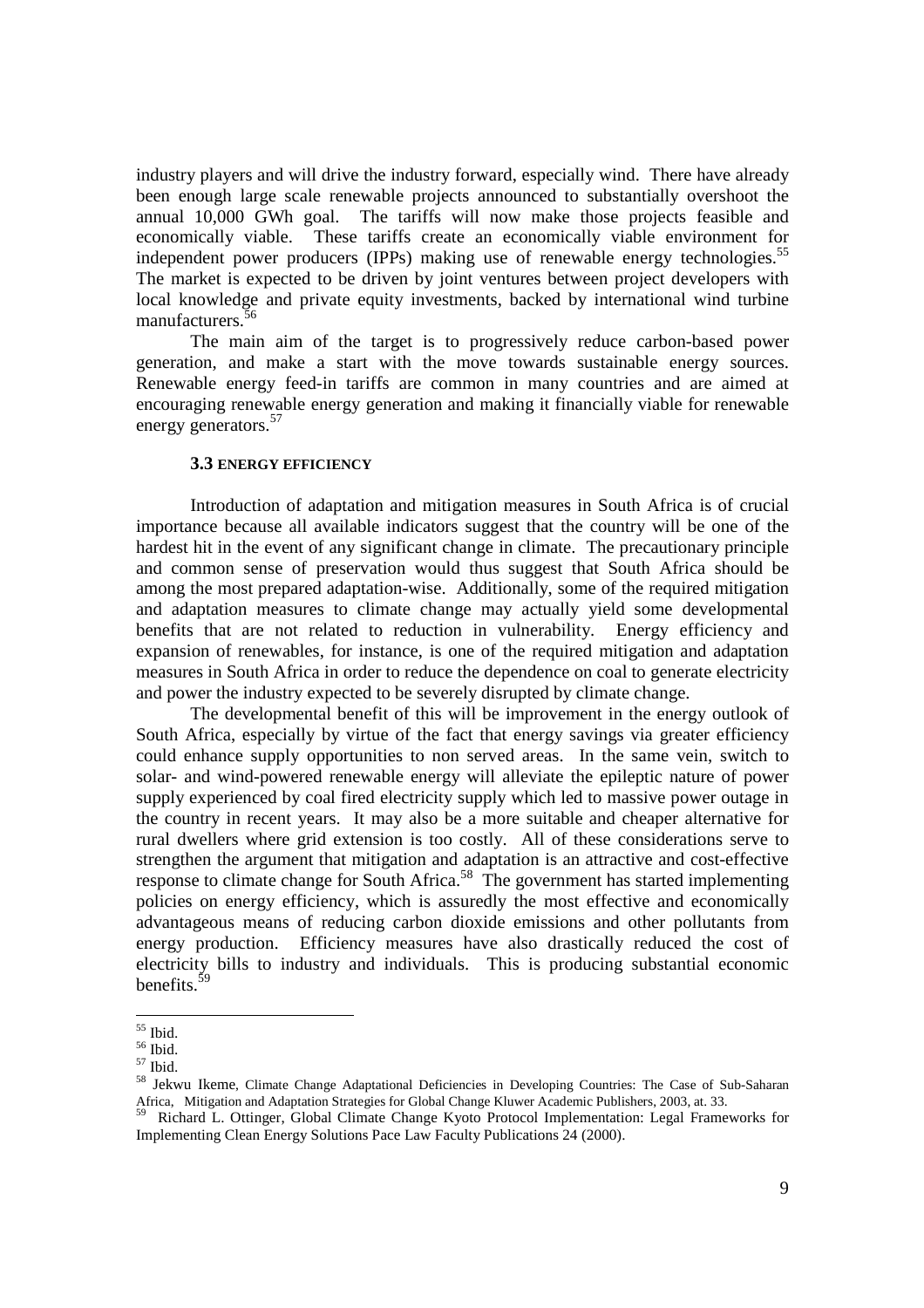South Africa has several programs addressing energy efficiency in energy production and the main energy-consuming sectors. Programs in the electricity sector are largely oriented around load management at peak hours, introducing consumers to efficient equipment such as compact fluorescent lamps and power management practices.<sup>60</sup> Selected industries are involved with Eskom in trial programs to introduce efficient motors and other equipment. These programs are expected to reduce the electricity demand by around 1,000 MW within three years, largely in South Africa. A recent study showed that a 5 % increase in electricity efficiency in 2010 would lead to a net increase of some 39,000 jobs and income of about \$80 million. A national drive toward energy efficiency of this scale would reduce emissions of carbon dioxide by roughly 1.5 million tons of carbon in  $2010$ .<sup>61</sup>

At the household level, a major initiative has disseminated compact fluorescent lamps to replace incandescent bulbs. The Global Environment Facility and Eskom targeted all households with the intention of installing around 18 million Compact Fluorescents Lightings (CFL) over 20 years. Eskom estimates a total energy savings of 4 terawatt-hours per year, with carbon dioxide savings of almost 1 million tons of carbon per year. The short term target for this nationwide demand programme is to save 3000 MW by 2012 and 8000 MW by 2025. In reality this equates to about two in South Africa of our large coal-fired power stations.<sup>62</sup>

Other activities include installing insulation in inexpensive houses and no cost measures such as proper site orientation for taking advantage of passive solar energy. Efforts have encouraged use of more efficient refrigerators and switching from paraffin to natural gas for cooking. These initiatives aim to improve the standard of living, reduce electricity bills, and improve health. For example, harmful paraffin combustion products are a significant cause of death among South African children.<sup>63</sup>

# **3.3.1 ENERGY EFFICIENT FUEL**

As energy is central to any analysis of trends relating to sustainable development,<sup>64</sup> energy efficiency depends both on the type of fuel used and on the characteristics of particular appliances. In South Africa's rural areas, traditional fuels such as fuelwood, charcoal and agricultural waste, constitute a major portion of total household energy consumption. The efficiency of a traditional fuelwood cooking stove is as low as 10 to 12%, compared with a liquefied petroleum gas (LPG) stove efficiency of more than 40%. Potential energy savings from the use of available efficient technologies for cooking, heating, lighting, electrical appliances and building insulation can reach as high as 75%.<sup>65</sup> Unfortunately, diffusion of these technologies, especially in South Africa is slow. However there have been progressive attempts to ensure that they are made available. Hence, massive research into how to get them available at the cheapest costs is

<sup>&</sup>lt;u>.</u>  $60$  William Chandlier et al, supra note 47.

 $61$  Ibid.

<sup>&</sup>lt;sup>62</sup> Eskom. Responding to Climate Change and Limiting the Impact on the Environment, 2008 available at http://www.eskom.co.za/annreport08/info\_sheets/001.htm (last visited May. 10, 2009).

 $\frac{63}{63}$  Ralph Chipman, supra note 51 at 1.

 $64$  Ibid.

 $65$  Ibid.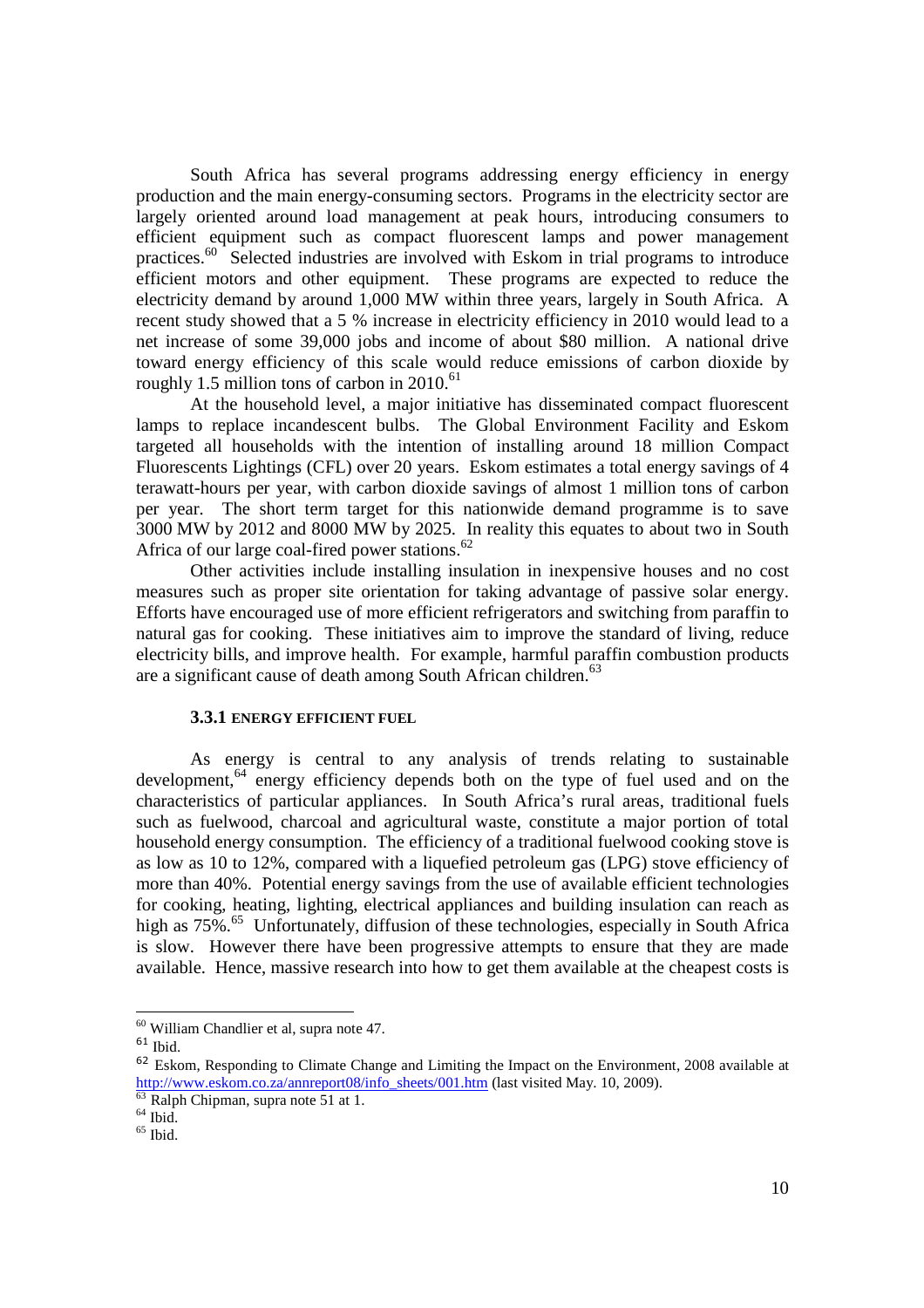ongoing. It is expected that breakthrough in the provision of these appliances would alleviate poverty in the country's rural and remote settings.

South Africa has set in motion changes that will replace coal-based synthetic fuel with cleaner regional sources, especially natural gas and hydroelectric power to be obtained from neighboring members of the Southern African Development Community (SADC). Sasol (South Africa's main synthetic fuel producer) has invested in large natural gas fields in Namibia and Mozambique, and South Africa and Mozambique have signed an agreement to build a gas pipeline to supply South Africa. Sasol will build the pipeline and use the natural gas to replace the coal feedstock for making liquid fuels.<sup>66</sup>

## **3.3.2 ENERGY EFFICIENT BUILDINGS**

National conservation policies also played their role in reducing household energy consumption. The most measurable effects were a result of strengthened building codes and boiler standards in South Africa coupled with appliance efficiency standards. The sharp reductions in energy intensities were due initially to cutbacks in energy services. Continued and more permanent reductions were due to technical improvements to buildings, electric appliances, and other equipment.<sup>67</sup>

The government plans to establish energy efficiency norms and standards for commercial buildings. Guidelines in place for energy efficiency in commercial buildings will, after a five-year trial period, become mandatory. The guidelines cover minimum energy performance of the building shell and major energy-using services, including insulation for walls, roofs, ceilings, and floors. The Department of Housing has also developed national standards for permanent residential structures, including low-cost housing. $68$ 

## **3.3.3 COMPLIANCE WITH DEVELOPMENTAL PLANS**

It is important to note that it is not all mitigation and adaptation measures that are costly and that failure to mitigate and adapt today may actually entail greater cost in the long run. For instance, policies that are targeted at changing behaviors and practices may actually entail little or no cost. A good example may be outlawing development at certain areas such as the particularly vulnerable coasts in order to avoid huge impacts or asset-protection costs in the future. $6<sup>6</sup>$ 

### **3.3.4 ENERGY EFFICIENCY IN TRANSPORTATION SECTORS**

In the transportation sector, efforts are being made to correct the effect of urban planning under Apartheid, which forced low-income commuters to travel much longer than high-income commuters. The Department of Transport is addressing this legacy in part by trying to introduce clean energy systems for transportation, including conversion

<sup>66</sup> Ibid.

 $67$  Ibid.  $68$  Ibid.

<sup>69</sup> Jekwu Ikeme, supra note 58 at 42.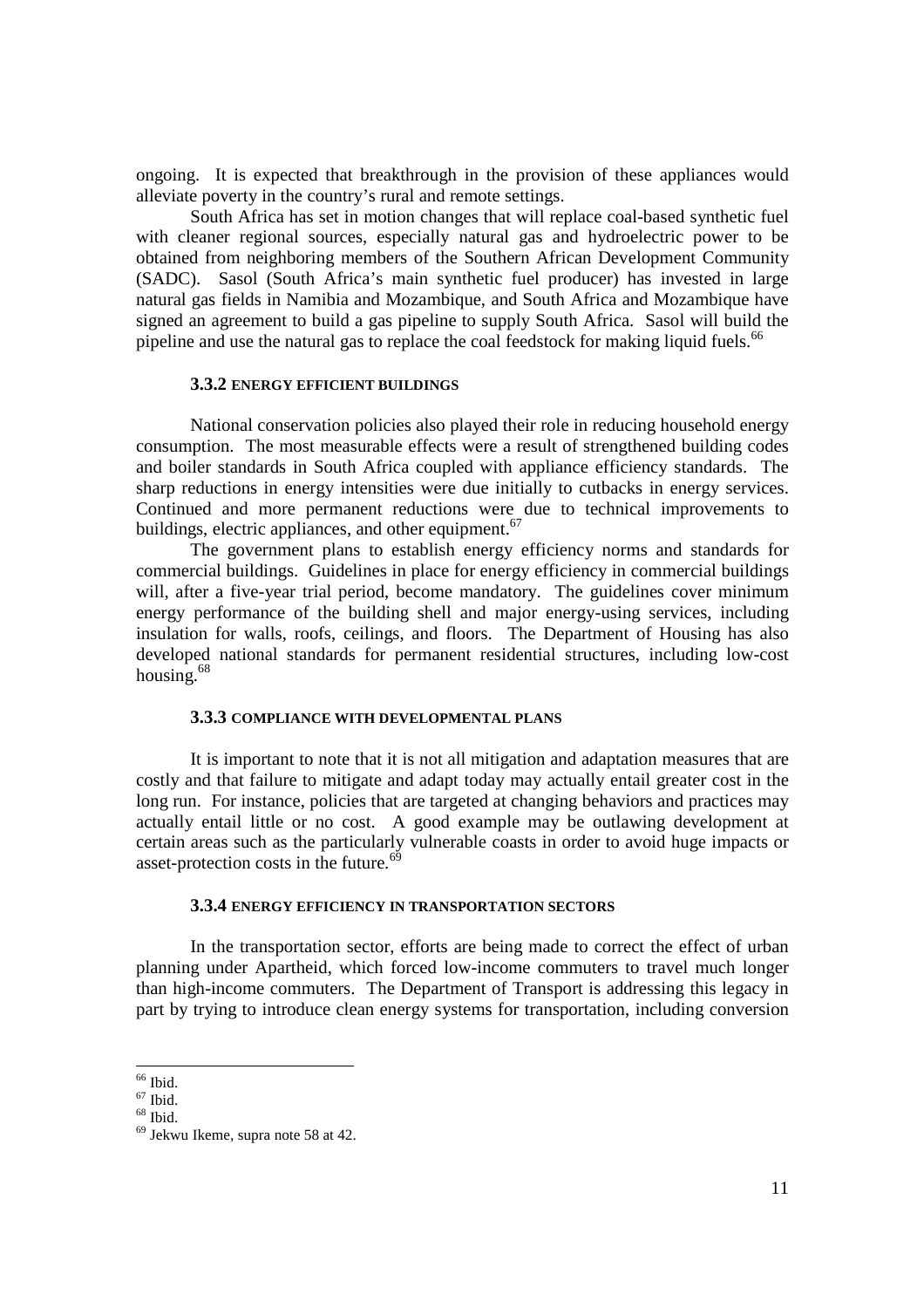of internal combustion engines to natural gas, gas-to-liquids technology, and fuel-cell technology. $70$ 

# **3.3.5 ENVIRONMENTAL FISCAL MEASURES**

The then Minister of Finance, Trevor Manuel in the budget speech of 2009 has declared the intention and position of the government towards commitment to curtail behaviours and activities that are encouraging GHG emissions culminating into climate change. It is being proposed that there must be a tax to be imposed on incandescent light bulbs to encourage people to use compact fluorescent light bulbs and save energy.<sup>71</sup>

The Minister stated categorically that energy efficiency should be encouraged in the activities which have tax implications in order to reduce harmful emissions. Consequently, an incentive for investments by companies in energy-efficient equipment will be introduced, in the form of a supplementary depreciation allowance. The levy on plastic shopping bags will be increased from 3 cents to 4 cents. An increase is proposed in the international air passenger departure tax, which was last raised in 2005/06. The existing excise duties on motor vehicles will be adjusted to take into account carbon emissions.<sup>72</sup>

More importantly, the Minister emphasized that South African companies should be encouraged to take advantage of the clean development mechanism established in the Kyoto Protocol. A favorable tax treatment will therefore be introduced for the recognition of income derived from the sale of emission reductions, as certified through this mechanism.<sup>73</sup>

## **3.3.6 THE ROLE OF INSURANCE COMPANIES**

The role to be played by the insurance sector in alleviating the impacts of climate has been widely acknowledged. The insurance industry can design its products to encourage its clients, the policyholders, and the authorities to adopt precautionary measures and at the same time reduce its own loss potential and the capacity problems this generates. The insurance sector in South Africa is now responsive to the insurance challenges of climate change. They are now increasing their level of knowledge about climate change. $74$ 

#### **3.4 RESEARCH, DEVELOPMENT AND DEMONSTRATION**

Research is the key platform for the development and deployment of new carbonreducing technologies that will result in reductions in greenhouse emissions in the long term. Eskom has a proud record of cutting edge research and development. South Africa has taken keen interest in research by engaging all relevant research institutes and centers

 $70$  Ralph Chipman, supra note 51.

<sup>71</sup> Minister of Finance Trevor A Manuel Budget Speech 2009 (South Africa) 11 February 20099 available at http://www.info.gov.za/speeches/budget/speech2009.pdf (last visited May. 10, 2009).

 $72$  Ibid.

 $73$  Ibid.

<sup>74</sup> Jekwu Ikeme, supra note 58 at 42.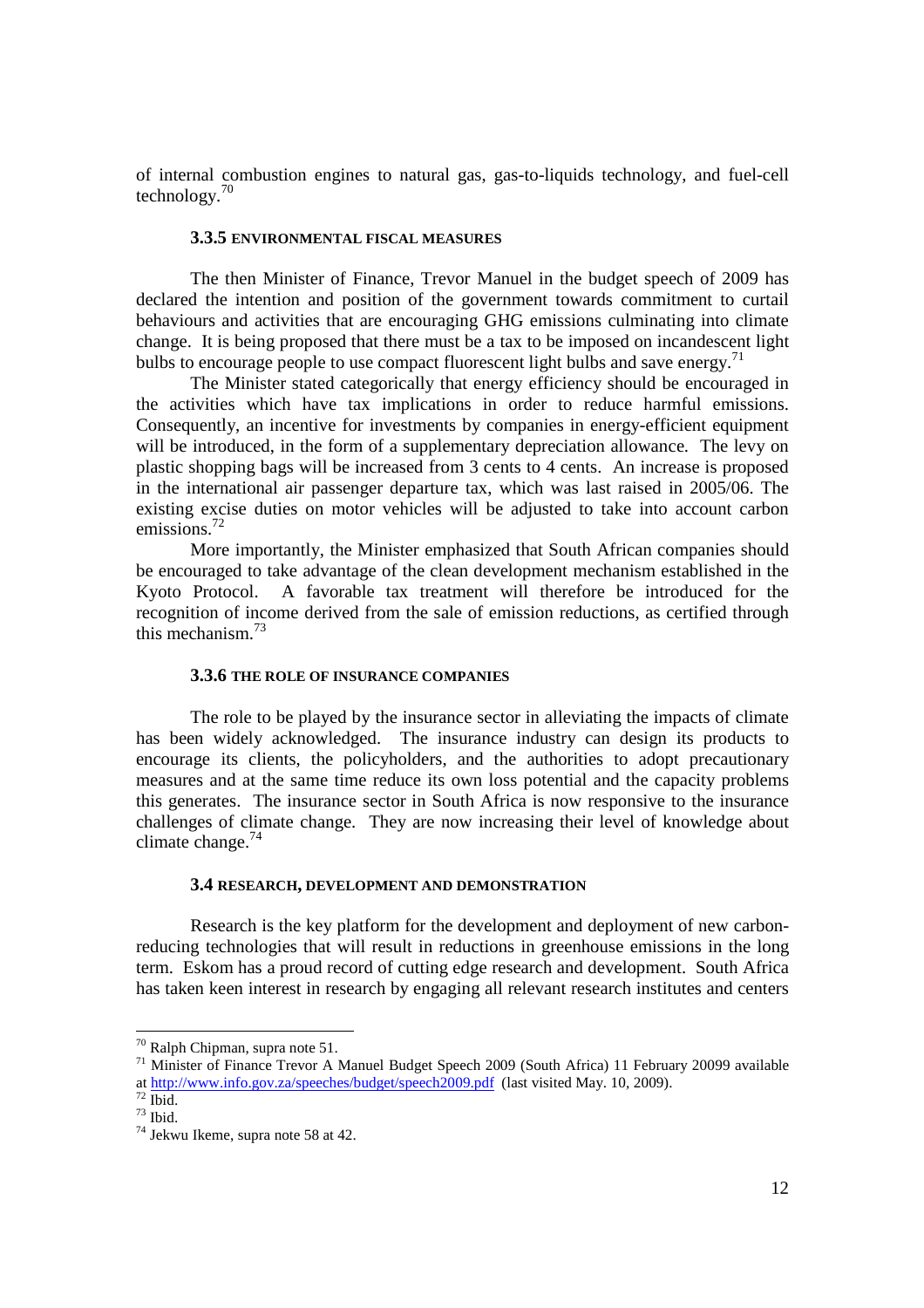of excellence (CoE) to embark on technological innovations that would remove South Africa from its current carbon footprints. Technologies are the most promising path to a safe global climate.<sup>75</sup> It is against this background that various energy efficient It is against this background that various energy efficient technologies are being developed and quite a number of them are being demonstrated in all sectors nationwide. More importantly, there has been a tremendous increase in the number of know-how in the country. There is a dearth of qualified researchers with the requisite expertise to study, gather and analyse climate data to serve the information needs for climate change mitigation and adaptation research and strategy development.<sup>76</sup> South Africa has embarked on a program for Monitoring, Mapping and Analysis of Disaster Incidents known as MANDISA.<sup>77</sup> It is a core activity for the Disaster Mitigation for Sustainable Livelihoods Programme of the University of Cape Town.<sup>78</sup> MANDISA began as a pilot program from 1990 to 1999 in the Cape Town Metropolitan Area.<sup>79</sup> The program evaluates socioeconomic and environmental risk factors that can affect the impacts of disasters and allows for tracking of the conditions that may cause disasters.<sup>80</sup> This requires cooperation between several agencies, "consultation and feedback, active sourcing of emergency and disaster information, strategic consolidation of information across agencies and robust geo-referencing."<sup>81</sup> The project also includes an online database which provides information for disaster management workers, educational institutions, and researchers.<sup>82</sup>

In strengthening mitigation and adaptation, seasonal climate forecasts have been distributed in recent years to help farmers mitigate losses or optimize yields. $83$  This is the current situation in the US. South Africa has adopted this mode of technology and it is currently having positive impact on response options, acting as a dynamic influence on climate change. $84$ 

## **3.4.1 CLEAN COAL TECHNOLOGY RESEARCH**

Eskom has reported that it will continue its reliance on coal as its primary energy source for the foreseeable future, although it plans to reduce the coal component of its generating capacity to 70% within 20 years. Clean coal technologies that use coal for

<sup>&</sup>lt;sup>75</sup> DeWitt John, Opportunities for Economic and Community Development in Energy and Climate Change *Economic Development Quarterly* 2008; 22; 107 available at http://edq.sagepub.com/cgi/content/abstract/22/2/107 (last visited May. 10, 2009).

 $<sup>5</sup>$  Jekwu Ikeme, supra note 60 at 42.</sup>

<sup>&</sup>lt;sup>77</sup> EM-DAT: Emergency Events Database, http://www.emdat.be/Activities/other\_data\_subnational.html (last visited May. 10, 2009).

<sup>&</sup>lt;sup>78</sup> Disaster Mitigation for Sustainable Livelihoods Programme, http://www.egs.uct.ac.za/dimp/ (last visited May. 10, 2009).

 $79$  UN, United Nations Development Program Bureau for Crisis Prevention and Recovery, Reducing Disaster Risk: A Challenge for Development at 43,

 $80$  Ibid.

 $81$  Ibid.

 $82$  Ibid.

<sup>83</sup> Stern, P.C. and Easterling, W.E.: 1998, *Making Climate Forecasts Matter*, Panel on the Human Dimensions of Seasonal-to-Interannual Climate Variability, National Research Council, Washington D.C., National Academy Press.

<sup>84</sup> O'Brien, K.L. and Vogel, C.H (eds.) Coping with Climate Variability: User Responses to SeasonalClimate Forecasts in Southern Africa, Brookfield, VT, Ashgate Publishing 2001.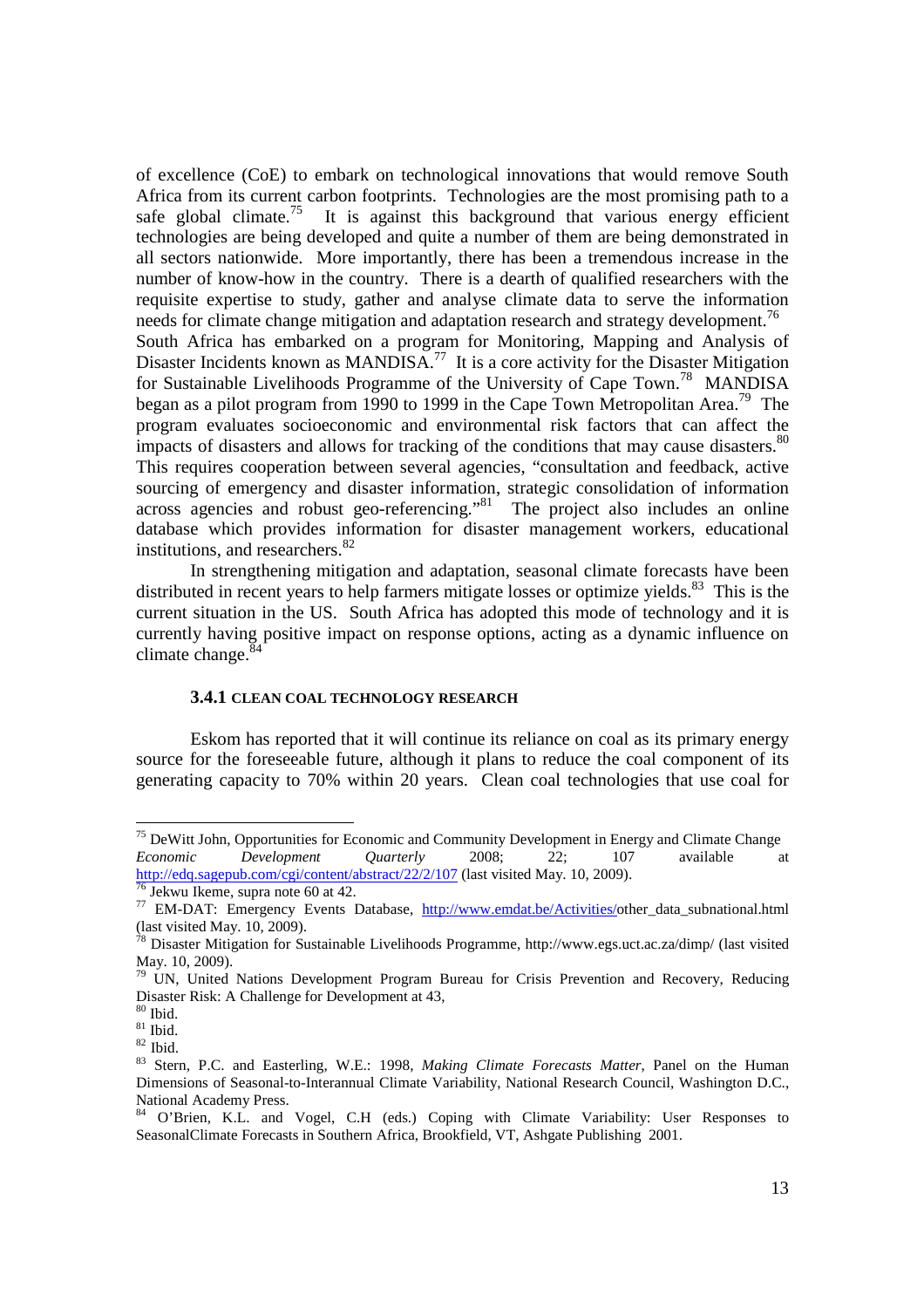power generation in more environmentally acceptable and economically viable ways will form part of this mix. A number of clean coal technologies exist now and are expected to be available over the next 20 years. Examples of these are supercritical pulverised fuel, coal beneficiation, subcritical and supercritical circulating fluidised-bed combustion (FBC), fluidised-bed gasification (FBG), integrated gasification combined cycle (IGCC), and underground coal gasification (UCG). All of these technologies have advantages and disadvantages that need to be understood. Clean coal technologies are thus part of the Eskom research programme that focuses on assessing the different technologies under local conditions.<sup>85</sup>

## **3.4.2 GASEOUS EMISSIONS**

According to Eskom Annual Report 2008,<sup>86</sup> South African standards for emissions of  $SO_2$  and  $NO_x$  are being formulated and will be incorporated into DEAT's 2008 national framework for air quality management. Numerous removal technologies are available to reduce the quantities of these gases prior to their release, ranging from low NO<sub>y</sub> boilers and clean coal technologies to flue gas desulphurisation (FGD) and flue gas denitrification. FGD and denitrification systems have not been installed at any of the current power stations.

As regards the monitoring of emissions, Eskom calculates and records on a monthly basis the annual amounts of oxides of nitrogen  $(NO_x)$ , sulphur dioxide  $(SO_2)$  and carbon dioxide  $(CO<sub>2</sub>)$  emitted from power stations, based on the coal characteristics and power station design parameters. All coal-fired power stations are installing a continuous emissions monitoring system on one unit per power station.<sup>87</sup> This system provides a source of data and information on the GHG produced. Efficient technology can therefore be designed and installed in order to reduce emission.

### **3.4.4 DIVERSIFICATION OF THE ENERGY MIX**

According to Eskom, every electricity generation technology has both positive and negative aspects. There is no "silver bullet", hence the need of access to all available options to make significant cuts in greenhouse emissions in the longer term. Eskom has reiterated and confirmed that the amount of  $CO<sub>2</sub>$  emission through its activities will increase in the short to medium term; but with the firm commitment to assessing options to retard that rate of increase and, ultimately, begin to decrease it. Eskom's intent, therefore, is to reduce its relative  $CO<sub>2</sub>$  (Mt  $CO<sub>2</sub>/MWh$ ), footprint until 2025 and, thereafter, to continually reduce absolute emissions in support of national and global targets. This will be done by investing in lower carbon emitting technologies as these technologies become available and meet the feasibility requirements. Eskom capital plan provides a significant opportunity to change its energy mix and this can be achieved by increasing the, renewables and clean coal components. Plans include increasing the renewables component to at least 1 600MW by 2025. Clean coal technologies are

<sup>85</sup> Eskom, Responding to Climate Change and Limiting the Impact on the Environment, 2008 available at http://www.eskom.co.za/annreport08/info\_sheets/001.htm (last visited May. 10, 2009).  $86$  Ibid.

<sup>87</sup> Ibid.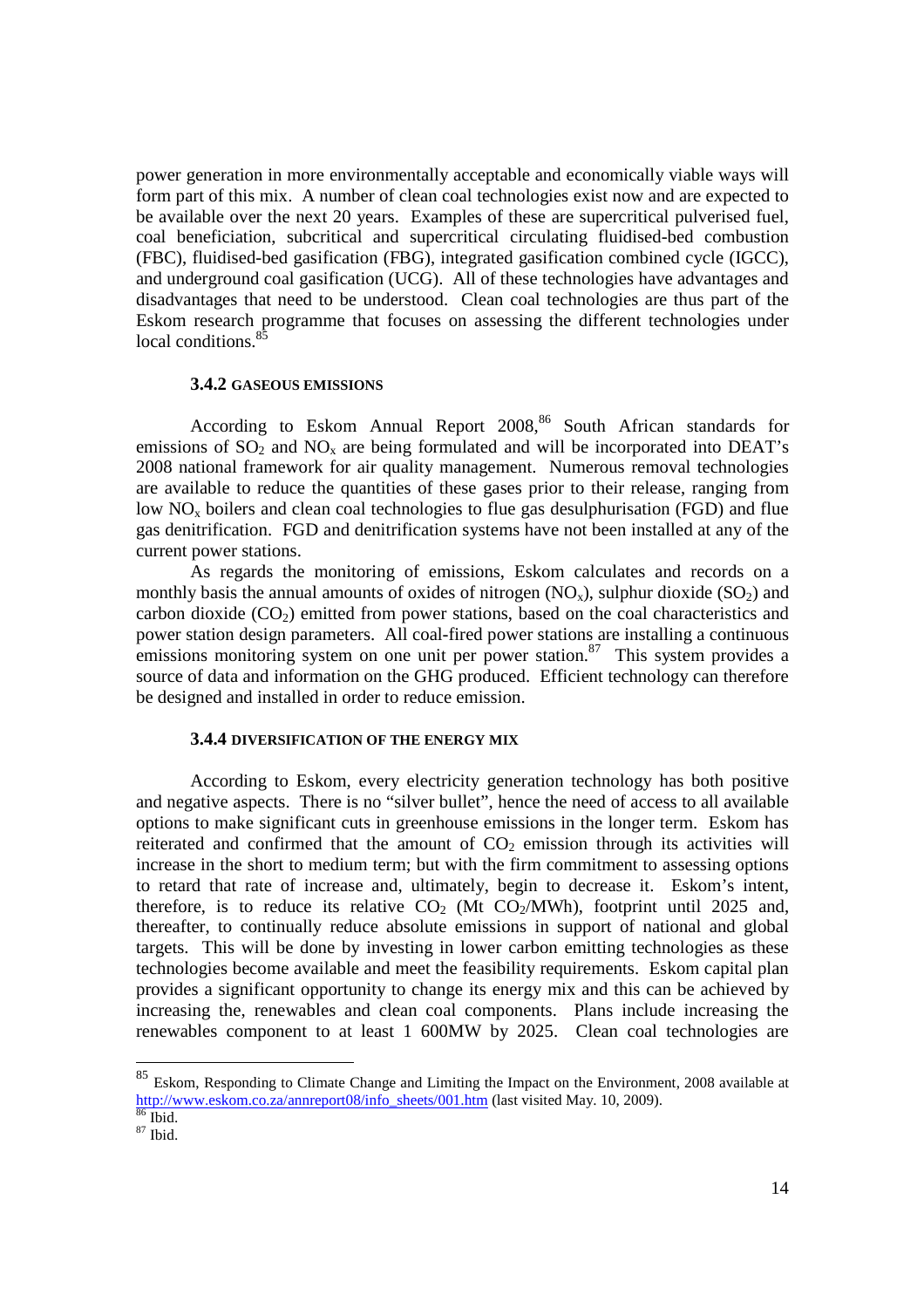already being applied to the coal-fired power stations under construction. In the longer term, its existing power stations will reach the end of their lives and be replaced with more advanced and less carbon-emitting technologies, further changing the energy mix and carbon intensity.

Eskom reported that it has modeled the potential contribution of demand- and supply-side initiatives to the future reduction of  $CO<sub>2</sub>$  emissions. A possible future scenario up to 2025 is illustrated in the figure below. With electricity supply growing at a potential 4,4% per annum and traditional coal-fired technologies remaining at a high percentage of the electricity generation mix (approximately  $90\%$ ),  $CO<sub>2</sub>$  emissions from electricity generation would more than double over the next  $20$  years.<sup>88</sup> Through the implementation of several energy efficiency and diversification options, this increase can be limited. The potential contribution of the energy efficiency and diversification options, considered in this scenario, is indicated by the area graph below. These options show how Eskom would retard the rate of emissions growth from the "business as usual" line to the new emissions base line should the utility realise all the contributors.<sup>89</sup>



Note that the technical and financial viability of these options is continually being reassessed. (Source, Eskom Annual Report 2008).

The utility will continue to model scenarios based on technology choices to determine the most optimal way of reducing emissions. This work will not abate but continues to inform the diversification strategy.<sup>90</sup>

 $90$  Ibid.

<sup>-</sup><sup>88</sup> Ibid.

 $89$  Ibid.